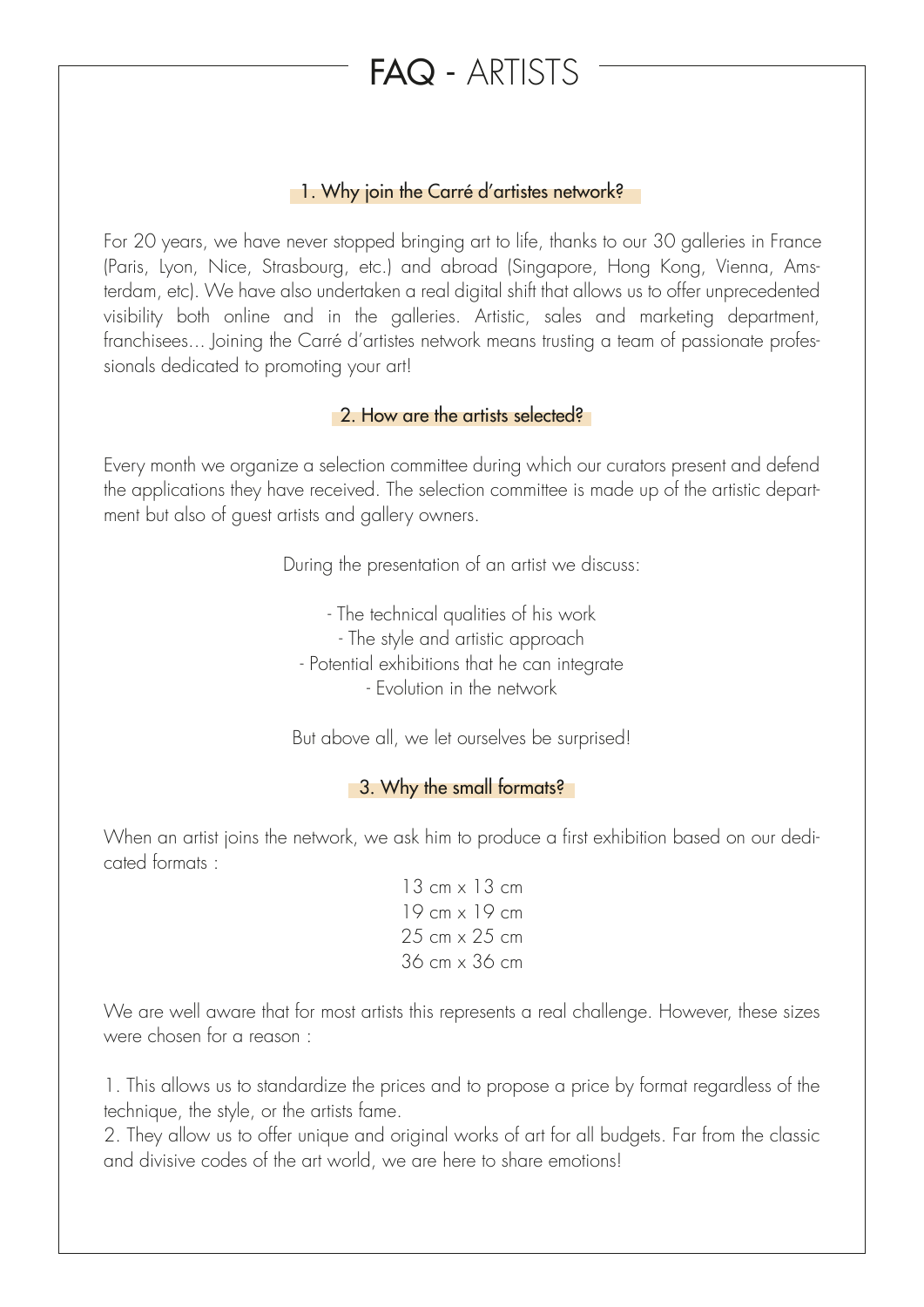# FAQ - ARTISTS

#### 4. What about large formats?

We also offer works of larger sizes:

50\*50 cm 80\*80 cm 100\*100 cm 120\*40 cm

The creation of large formats comes in a second time depending on the success encountered in the gallery.

#### 5. How to apply ?

It's really simple,just click here (https://forms.gle/eKgYQzAPaQahemZw8) and follow the instructions! Whether you are a professional or an amateur, do not hesitate! Your application will be automatically sent to our curators who will make a first selection and a first feedback within two weeks. If your work interests them, they will contact you to present it to the selection committee and will ask you to prepare 4 works in our formats.

## 6. What's next?

If your work is not accepted, our curators will give you detailed feedback on the reasons for the committees refusal. Of course, you can try your luck again as many times as you wish. If your work is accepted, it will be the beginning of a great adventure! First of all we will ask you to prepare a first exhibition of 40 works (10 in each small format). No pressure on that side, you will have the time you will need to prepare them.

When the 40 works are ready, we will ask you to send them to our logistics platform and we will then take care of redirecting them to the gallery we have chosen for you. You can of course share with us your gallery wishes, but our choice will be made according to exhibition schedules, opportunities, openings, and the place where we think your work will have the most potential. It will therefore be important at this stage to inform us of the cities in which you do not want to be exhibited or of any territorial exclusivity that you may have signed with other galleries.

NB: you can absolutely continue to work with other galleries and hold other exhibitions even if you join Carré d'artistes. We will simply ask you to anticipate the potential replenishment of galleries to penalize them.